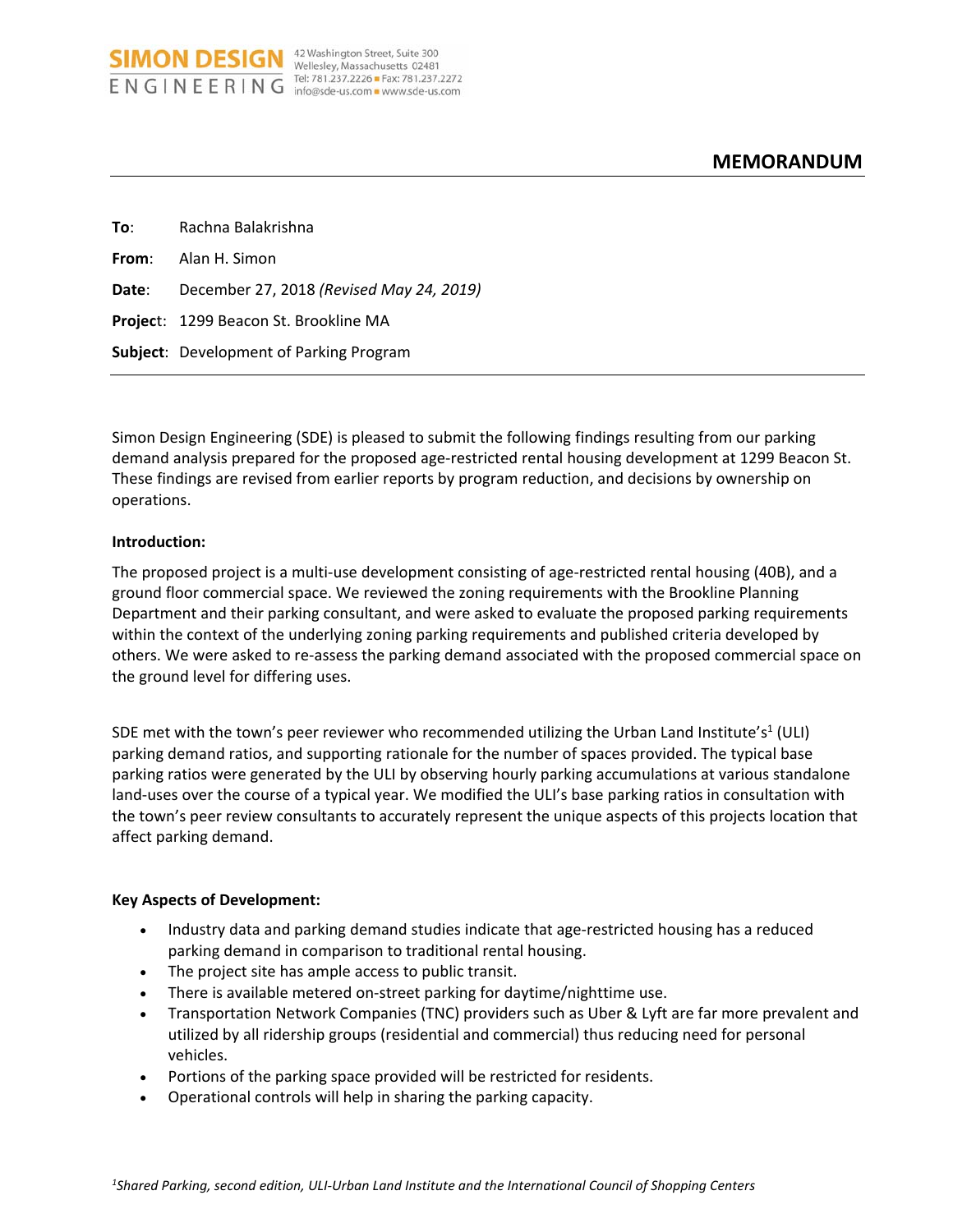#### **Land Uses:**

The programming information provided by the client for this development will contain the following land‐ uses at full build‐out:

| <b>Table-1 Land Use Data</b>                      |                          |  |  |  |
|---------------------------------------------------|--------------------------|--|--|--|
| Land-Use                                          | Quantity                 |  |  |  |
| <b>Ground Level Retail</b>                        | 3,859 GSF <sup>a</sup>   |  |  |  |
| Second Level Retail                               | $2,722$ GSF <sup>a</sup> |  |  |  |
| Age-restricted residential housing (55 and older) | 65 units                 |  |  |  |

<sup>a</sup>*GSF= Gross square footage, includes all floor area* 

SDE utilized this program information to develop an estimate of the number of parking spaces needed to accommodate the 1299 Beacon Street development. Grocery land‐use, and restaurant use are specifically excluded from this analysis.

#### **Parking Supply:**

In total approximately *52 spaces* are proposed for the site to accommodate the anticipated parking demand generated at 1299 Beacon Street.

## **Town of Brookline Zoning Code Required Spaces:**

The following section compares the parking spaces required per the Brookline zoning code for the retail use. Pursuant to the local code requirement, section 6.02 table of off‐street parking the retail‐use portion of the development will require:

- *1 parking spaces for every 350 square feet of gross floor area for ground level retail*
- *1 parking spaces for every 600 square feet of gross floor area for second level level retail*

Using the local code requirements, the estimated number of spaces needed for the commercial space for each potential use is summarized in the table below.

| <b>Table-2 Zoning Code Required Spaces</b> |          |            |                      |                        |  |  |  |
|--------------------------------------------|----------|------------|----------------------|------------------------|--|--|--|
| Land-Use                                   | Quantity |            | <b>Parking Ratio</b> | <b>Spaces Required</b> |  |  |  |
| <b>Ground Level Retail</b>                 | 3,859    | GSF I      | 1 per 350 sf         | 11                     |  |  |  |
| Second Level Retail                        | 2,800    | <b>GSF</b> | 1 per 600 sf         |                        |  |  |  |

Age‐restricted residential parking requirements were excluded from the table above as this land‐use is not represented in the ULI source or the zoning regulations.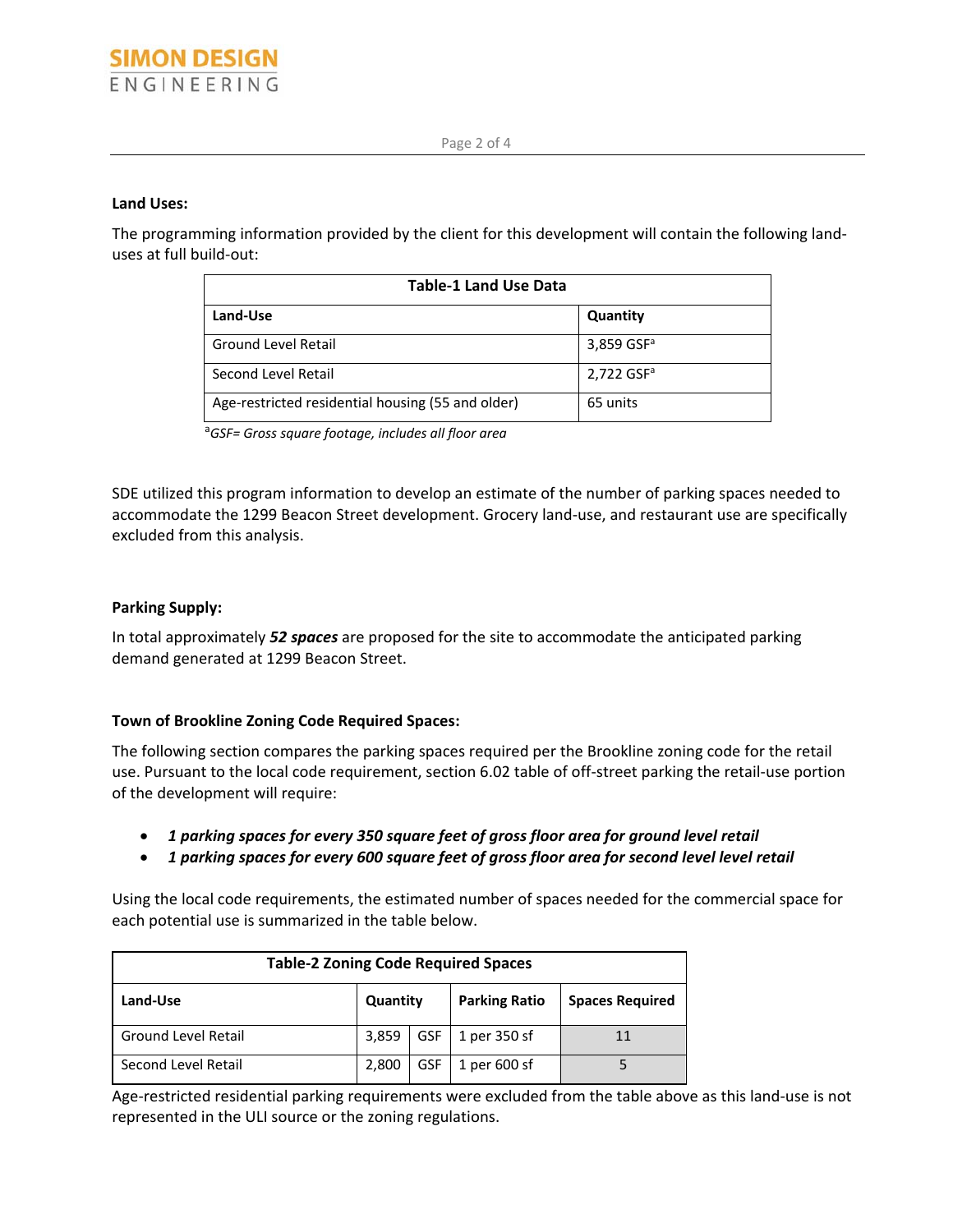## **Parking Demand Ratios Utilized:**

For this analysis, SDE utilized the parking ratios established in the ULI for the retail space. The ULI splits the parking ratios between customers/employees to allow for flexibility when applying adjustments to the parking ratios.

The table below depicts how the parking ratios are broken down for retail:

| <b>Table-4 Base Parking Ratios Used in this Analysis</b> |           |           |           |           |               |                       |         |      |  |
|----------------------------------------------------------|-----------|-----------|-----------|-----------|---------------|-----------------------|---------|------|--|
| <b>Land Use</b>                                          | Weekday   |           | Weekend   |           | <b>Source</b> | <b>Combined Total</b> |         |      |  |
|                                                          | Customers | Employees | Customers | Employees |               | Weekdav               | Weekend |      |  |
| Retail                                                   | 2.9       | 0.7       | 3.2       | 0.8       |               | 3.6                   | 4.0     | /ksf |  |

*ksf = thousand square feet of gross floor area* 

*Sources:*

*1. ULI Shared Parking 2nd edition, Land Uses: a Shopping Less than 400ksf,* 

Per the table above, the parking ratios utilized in this analysis are as follows:

Retail use = 3.6 spaces per 1,000 on weekdays and 4.0 spaces per 1,000 on weekends.

## **Local Factors**

To capture the unique aspects of this project, we applied the following adjustments to the ULI parking ratios to develop a parking demand model that represents local needs.

*Transportation Mode* – This represents the percentage of users arriving at the site by means other than a personal vehicle. According to the approved traffic study prepared by Vanasse & Associates, Inc. (VAI) for this site, it is projected that 62% of retail customers will arrive at the site by car. This would reduce the required commercial parking by 38%. This reduction was arrived at with the traffic consultants input based on professional judgment, other local studies, and familiarity with local conditions.

This reduction can be attributed to direct access to the Green‐Line stop and two Bus‐Line 66 stops at Harvard St. along with the increased use of ride‐hailing services.

The following mode reductions were applied to the ULI analysis:

Retail:

- o 38% reduction for customers/employees daytime hours 10am‐6pm
- o 38% reduction for customers/employees during evening hours 6pm‐12amThe factors indicated above were applied to the base parking ratios to provide project‐specific projections.